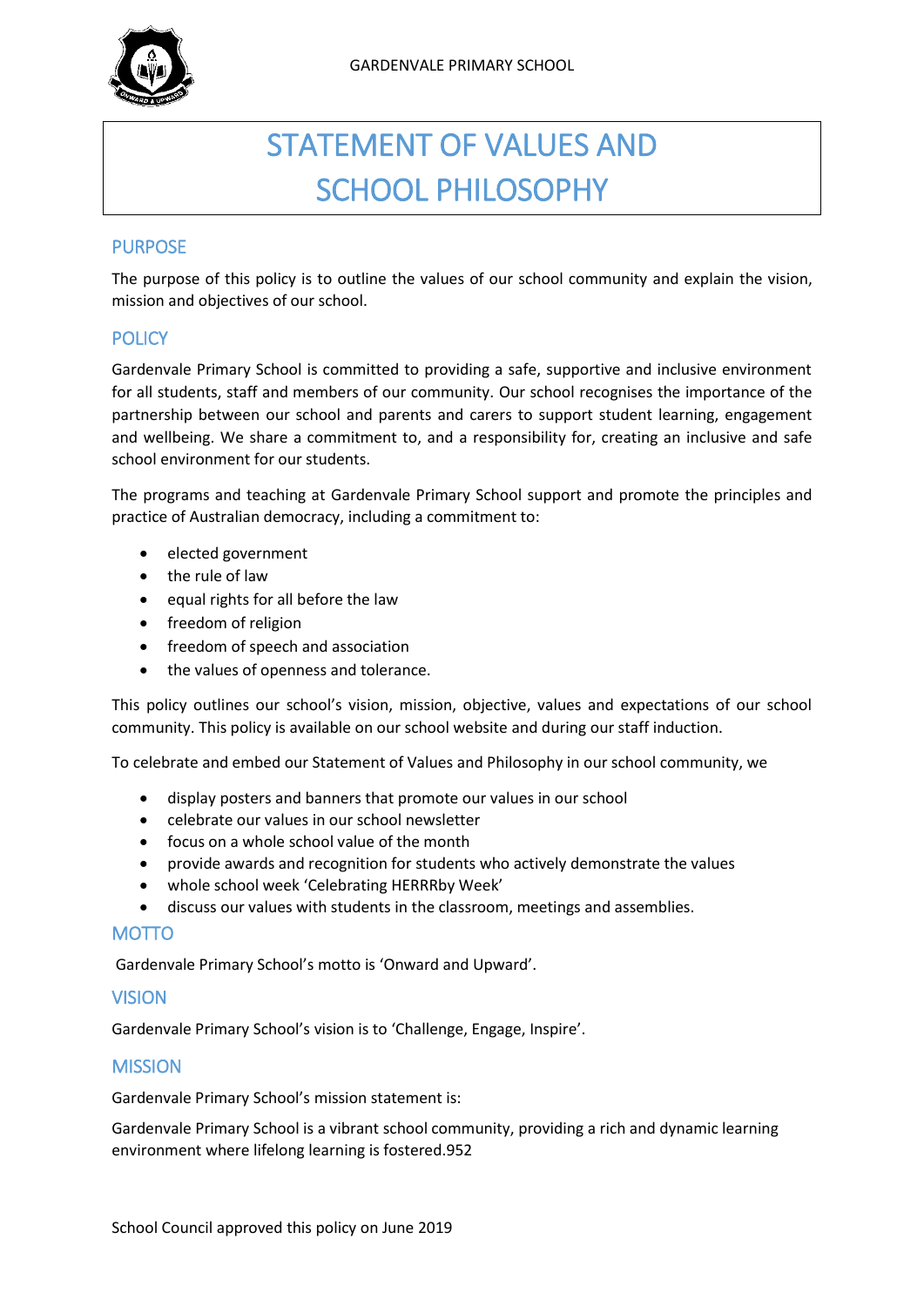

Our values are integral in supporting learners to become curious and critical thinkers who contribute actively and responsibly as global citizens.

# **OBJECTIVE**

Gardenvale Primary School's objective is to educate all students to achieve their full potential.

# **VALUES**

Gardenvale Primary School's values are:

## **HONESTY**

Being truthful to yourself and others

## **EMPATHY**

A sincere attempt to understand someone else's feelings

## **RESPECT**

Treat everyone as you would like to be treated

# **RESILIENCE**

The ability to bounce back

## **RESPONSIBILITY** Taking appropriate action when required

**Be Yourself**



# BEHAVIOURAL EXPECTATIONS

Gardenvale Primary School acknowledges that the behaviour of staff, parents, carers and students has an impact on our school community and culture. We acknowledge a shared responsibility to create a positive learning environment for the students at our school.

As principals and school leaders, we will:

- model positive behaviour and effective leadership
- communicate politely and respectfully with all members of the school community
- work collaboratively to create a school environment where respectful and safe behaviour is expected of everyone
- behave in a manner consistent with the standards of our profession and meet core responsibilities to provide safe and inclusive environments
- plan, implement and review our work to ensure the care, safety, security and general wellbeing of all students at school
- identify and support students who are or may be at risk
- do our best to ensure every child achieves their personal and learning potential
- work with parents to understand their child's needs and, where necessary, adapt the learning environment accordingly
- respond appropriately when safe and inclusive behaviour is not demonstrated and implement appropriate interventions and sanctions when required
- inform parents of the school's communication and complaints procedures
- ask any person who is acting in an offensive, intimidating or otherwise inappropriate way to leave the school grounds.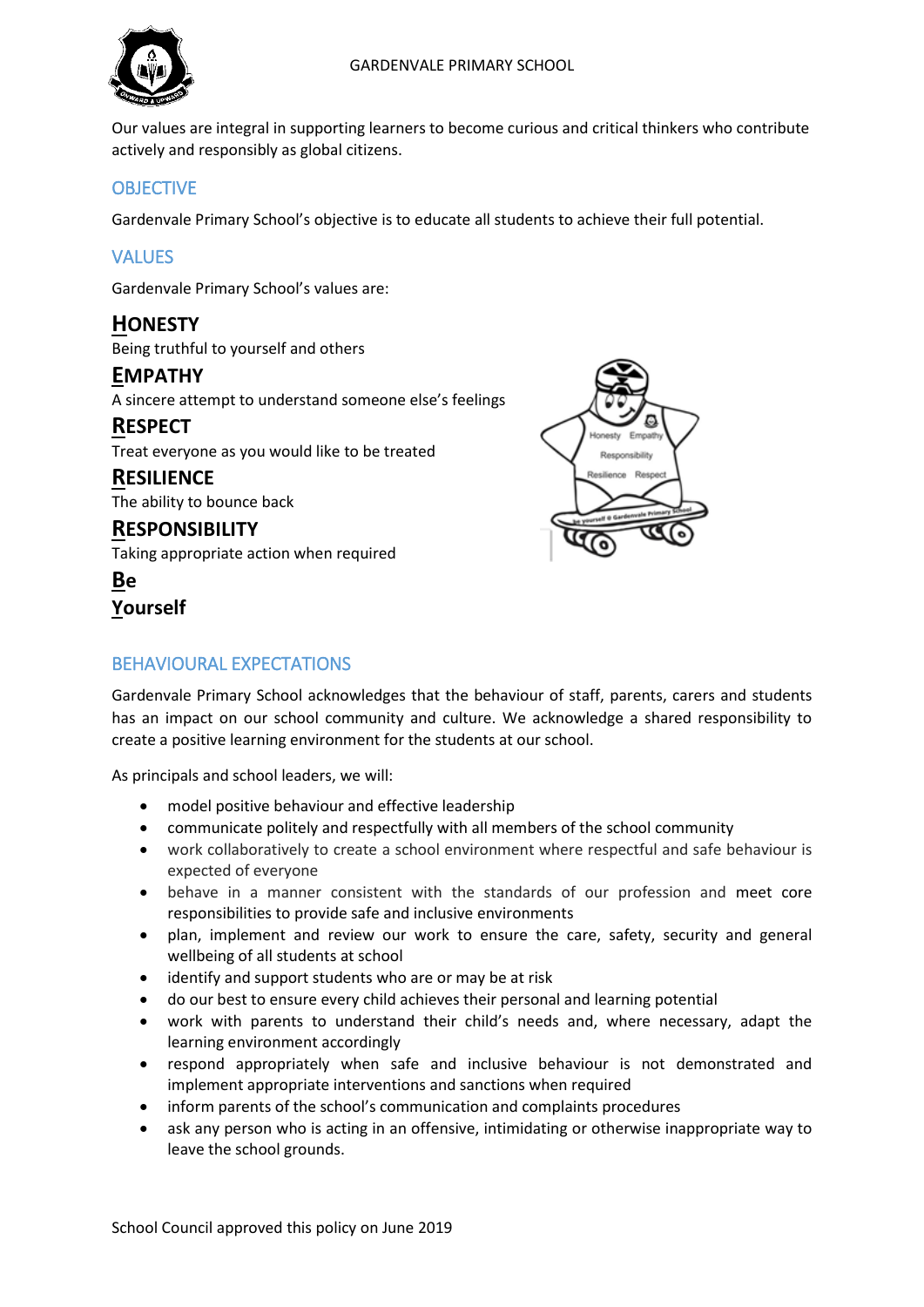## GARDENVALE PRIMARY SCHOOL



As teachers and non-teaching school staff, we will:

- model positive behaviour to students consistent with the standards of our profession
- communicate politely and respectfully with all members of the school community
- proactively engage with parents about student outcomes
- work with parents to understand the needs of each student and, where necessary, adapt the learning environment accordingly
- work collaboratively with parents to improve learning and wellbeing outcomes for students with additional needs
- communicate with the principal and school leaders in the event we anticipate or face any tension or challenging behaviours from parents
- treat all members of the school community with respect.

## As parents and carers, we will:

- model positive behaviour to our child
- communicate politely and respectfully with all members of the school community
- ensure our child attends school on time, every day the school is open for instruction
- take an interest in our child's school and learning
- work with the school to achieve the best outcomes for our child
- communicate constructively with the school and use expected processes and protocols when raising concerns
- support school staff to maintain a safe learning environment for all students
- follow the school's processes for communication with staff and making complaints
- treat all school leaders, staff, students, and other members of the school community with respect.

## As students, we will:

- model positive behaviour to other students
- communicate politely and respectfully with all members of the school community
- comply with and model school values
- behave in a safe and responsible manner
- respect ourselves, other members of the school community and the school environment
- actively participate in school
- not disrupt the learning of others and make the most of our educational opportunities.

#### As community members, we will:

- model positive behaviour to the school community
- treat other members of the school community with respect
- support school staff to maintain a safe and inclusive learning environment for all students
- utilise the school's processes for communication with staff and submitting complaints.

## UNREASONABLE BEHAVIOURS

Schools are not public places, and the Principal has the right to permit or deny entry to school grounds (for more information, see our *Visitors Policy*).

Unreasonable behaviour that is demonstrated by school staff, parents, carers, students or members of our school community will not be tolerated at school, or during school activities.